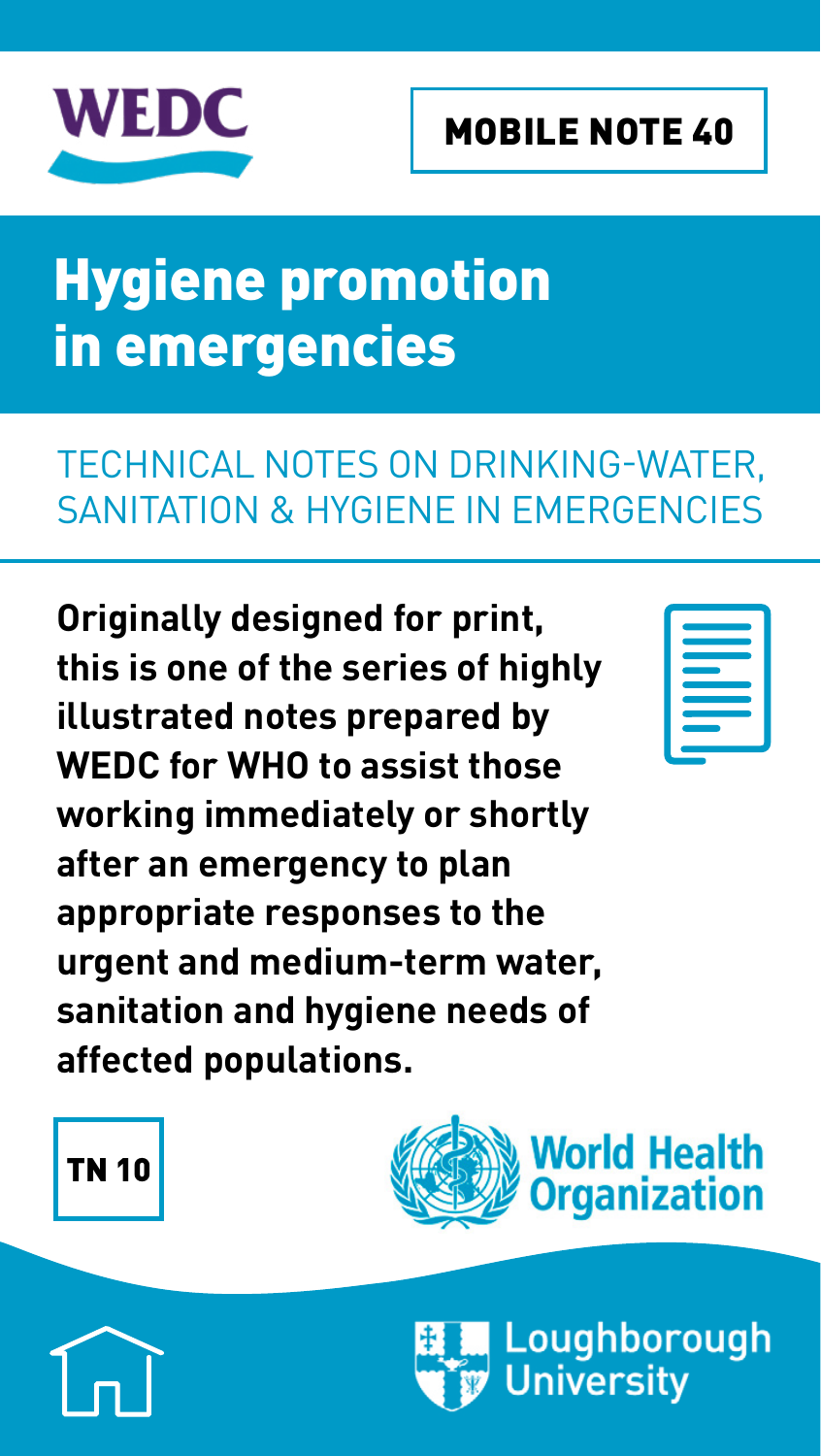# Contents

| Preventing the spread of disease3 |  |
|-----------------------------------|--|
|                                   |  |
| Principles of hygiene promotion 7 |  |
|                                   |  |
|                                   |  |
| Promotion tools and communication |  |
|                                   |  |
|                                   |  |
|                                   |  |
|                                   |  |

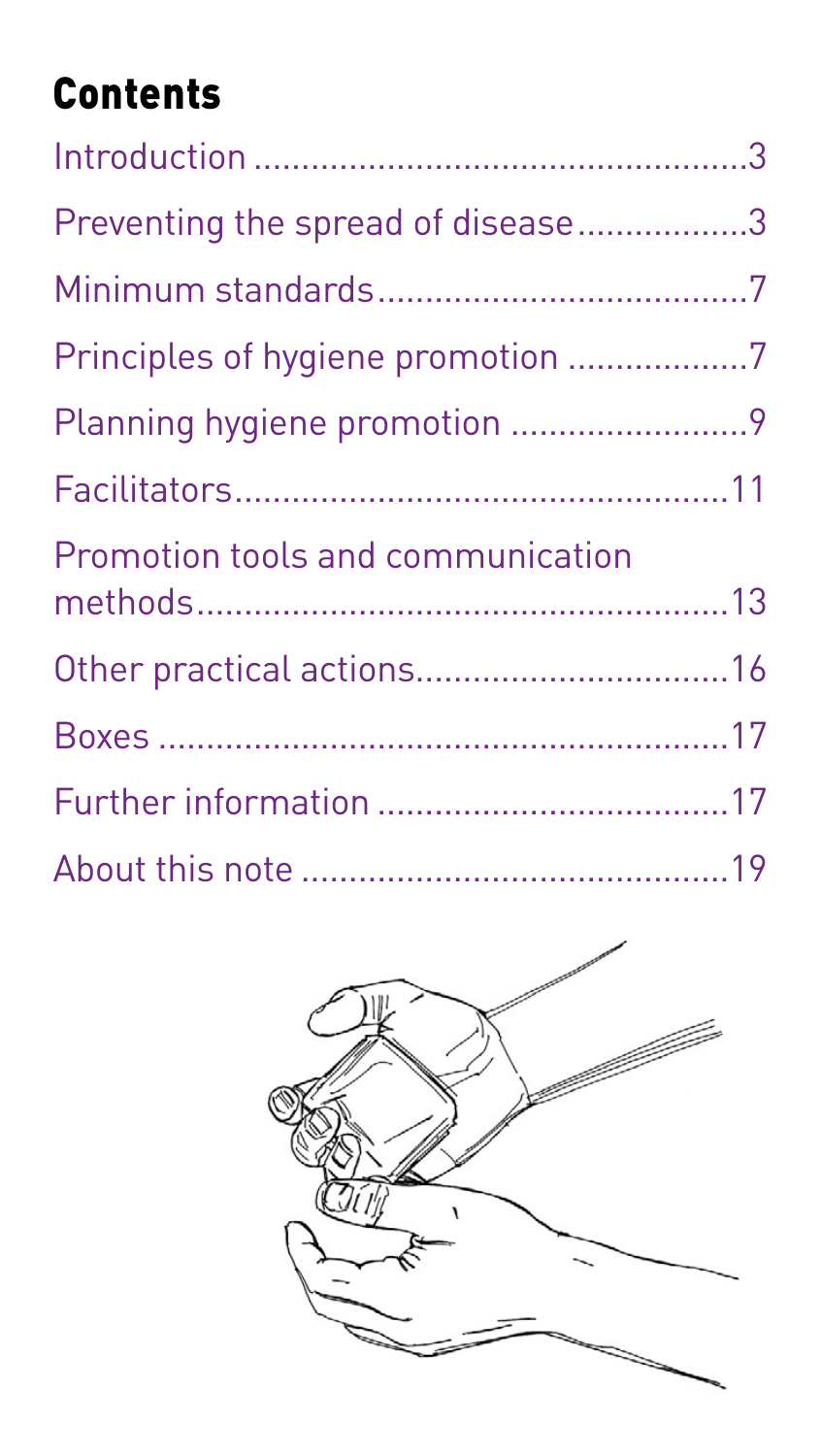#### <span id="page-2-0"></span>Introduction

**Communities affected by a disaster often lack basic water and sanitation facilities. They are likely to be traumatized and vulnerable to disease. Disruption of familiar practices or the relocation to new environments can result in a deterioration in existing hygiene behaviours. This, in turn, will contribute to an increased risk of disease transmission and epidemics.** 

This technical note explains why hygiene promotion is important in emergencies and describes how to carry it out. For further general information about hygiene promotion, refer to [Note 30: Hygiene promotion in WASH](http://wedc.lboro.ac.uk/resources/e/mn/030-Hygiene-promotion.pdf)  [programmes.](http://wedc.lboro.ac.uk/resources/e/mn/030-Hygiene-promotion.pdf)

### Preventing the spread of disease

Effective hygiene promotion is widely accepted to be one of the most valuable tools to reduce the burden of diarrhoeal diseases after a disaster. Hygiene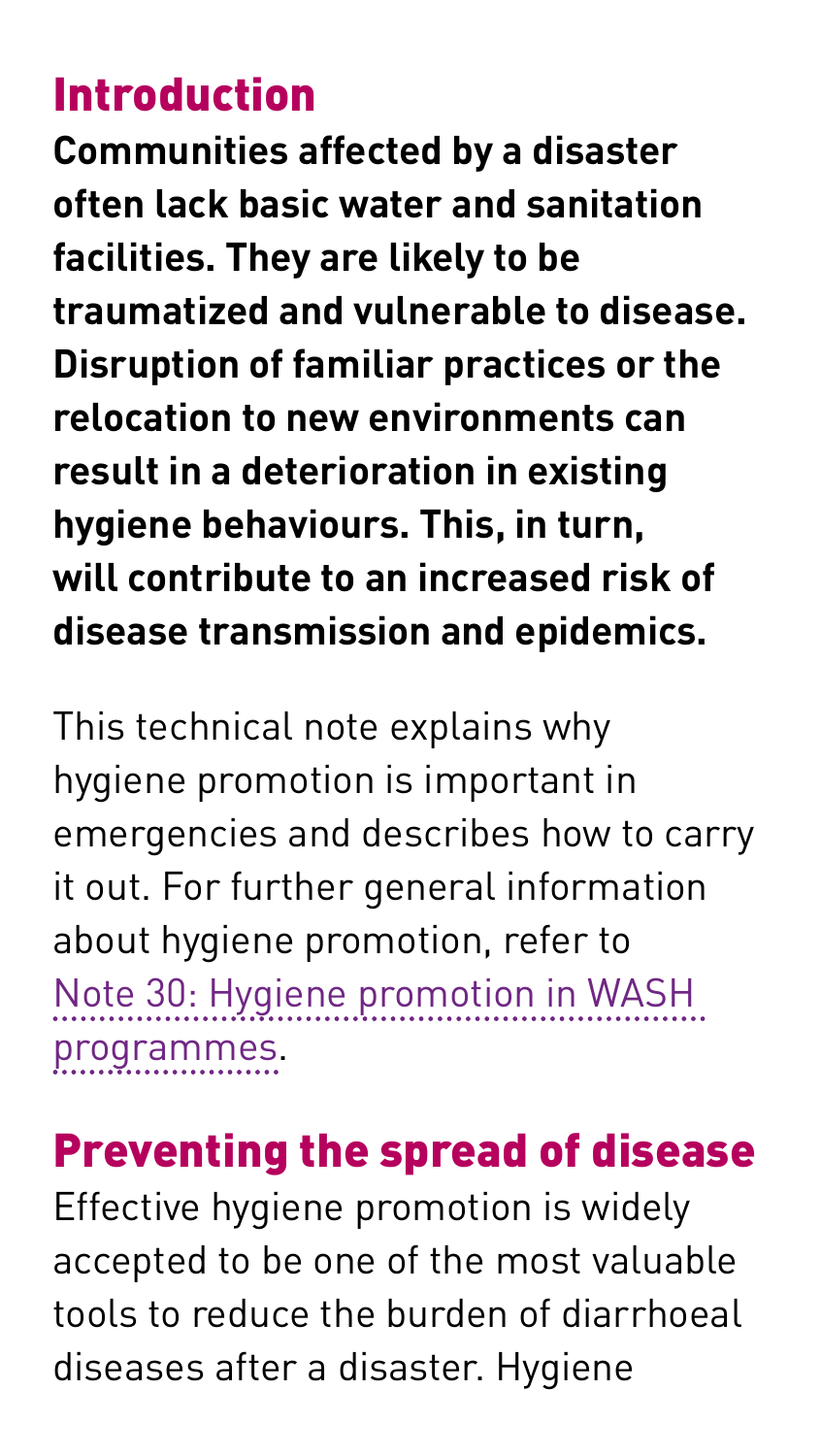promotion is, nevertheless, given significantly less emphasis than other water supply and sanitation initiatives.

Hygiene promotion is a general term used to cover a range of strategies aimed to improve people's hygiene behaviour and so prevent the spread of disease. This note focuses on behaviour related to water supply and sanitation.

By creating a series of barriers to infection, hygiene behaviour has a critical influence on the transmission of water- and sanitation-related diseases as shown in Figure 1.

The most important practices to target are:

- the appropriate use and maintenance of sanitation facilities;
- the safe disposal of faeces;
- handwashing after defecation and before food preparation (see [Note 47:](http://wedc.lboro.ac.uk/resources/e/mn/047-Handwashing-with-soap.pdf)  [Handwashing with soap](http://wedc.lboro.ac.uk/resources/e/mn/047-Handwashing-with-soap.pdf));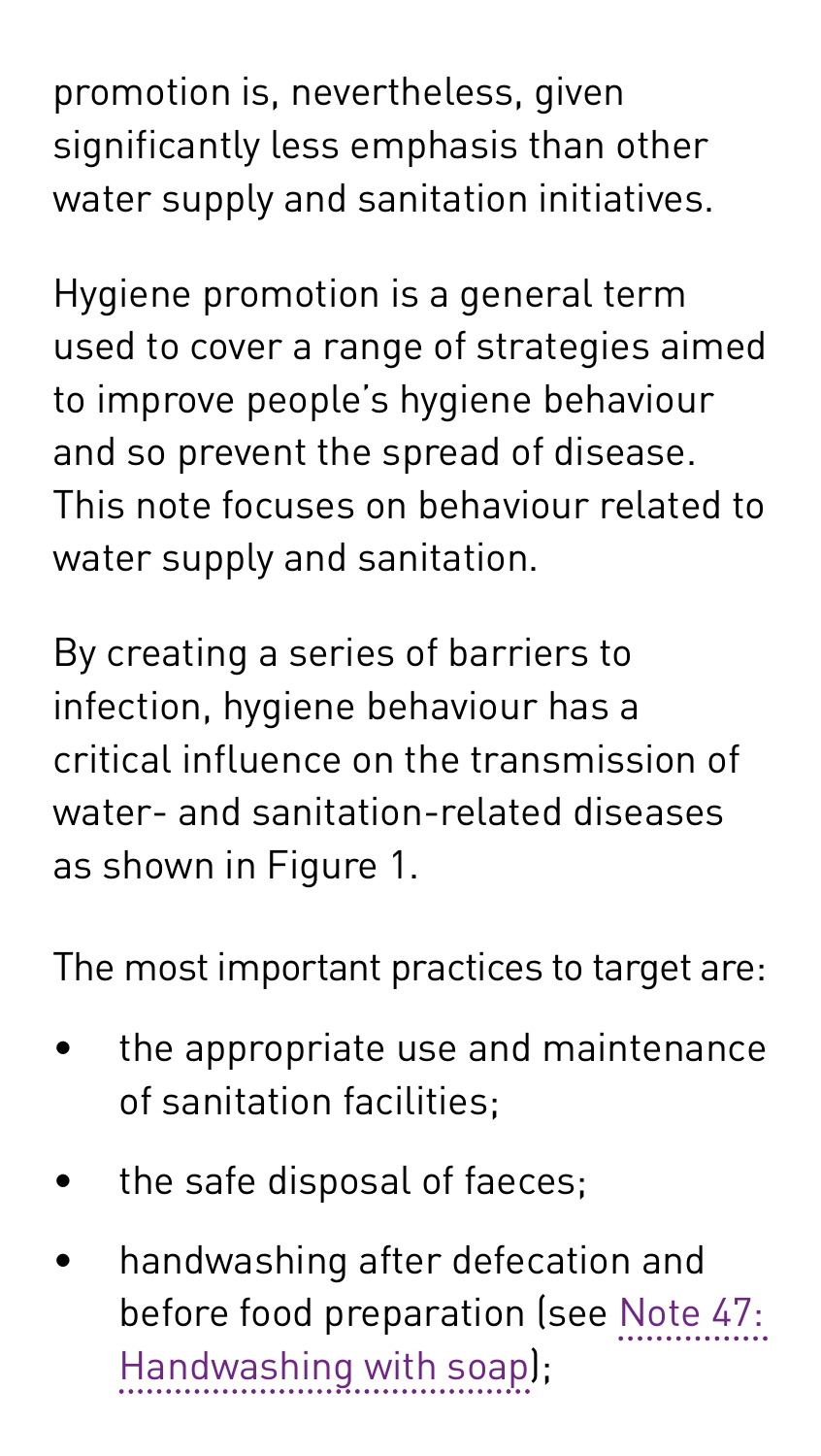

The movement of pathogens from the faeces of a sick person to where they are ingested by somebody else can take many pathways, some direct and some indirect. This diagram illustrates the main pathways. They are easily memorized as they all begin with the letter 'f': fluids (drinking water) food, flies, fields (crops and soil), floors, fingers and floods (and surface water generally).

#### **Figure 1.** Barriers to the transmission of disease from faeces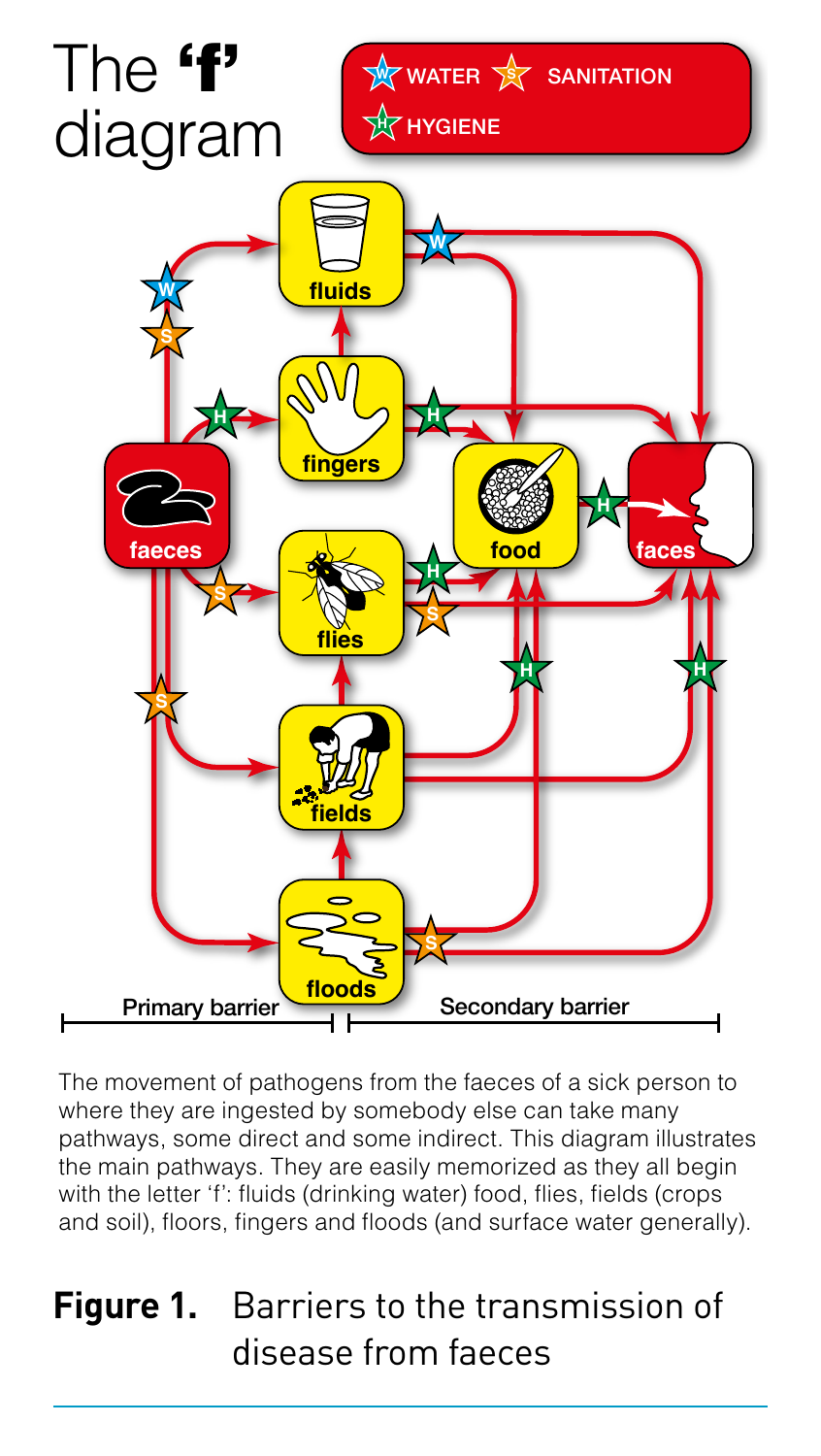- use and proper storage of safe drinking-water (see Figure 2); and
- the control of flies, mosquitoes and other disease vectors.



**Figure 2.** Covered water containers for storage and dispensing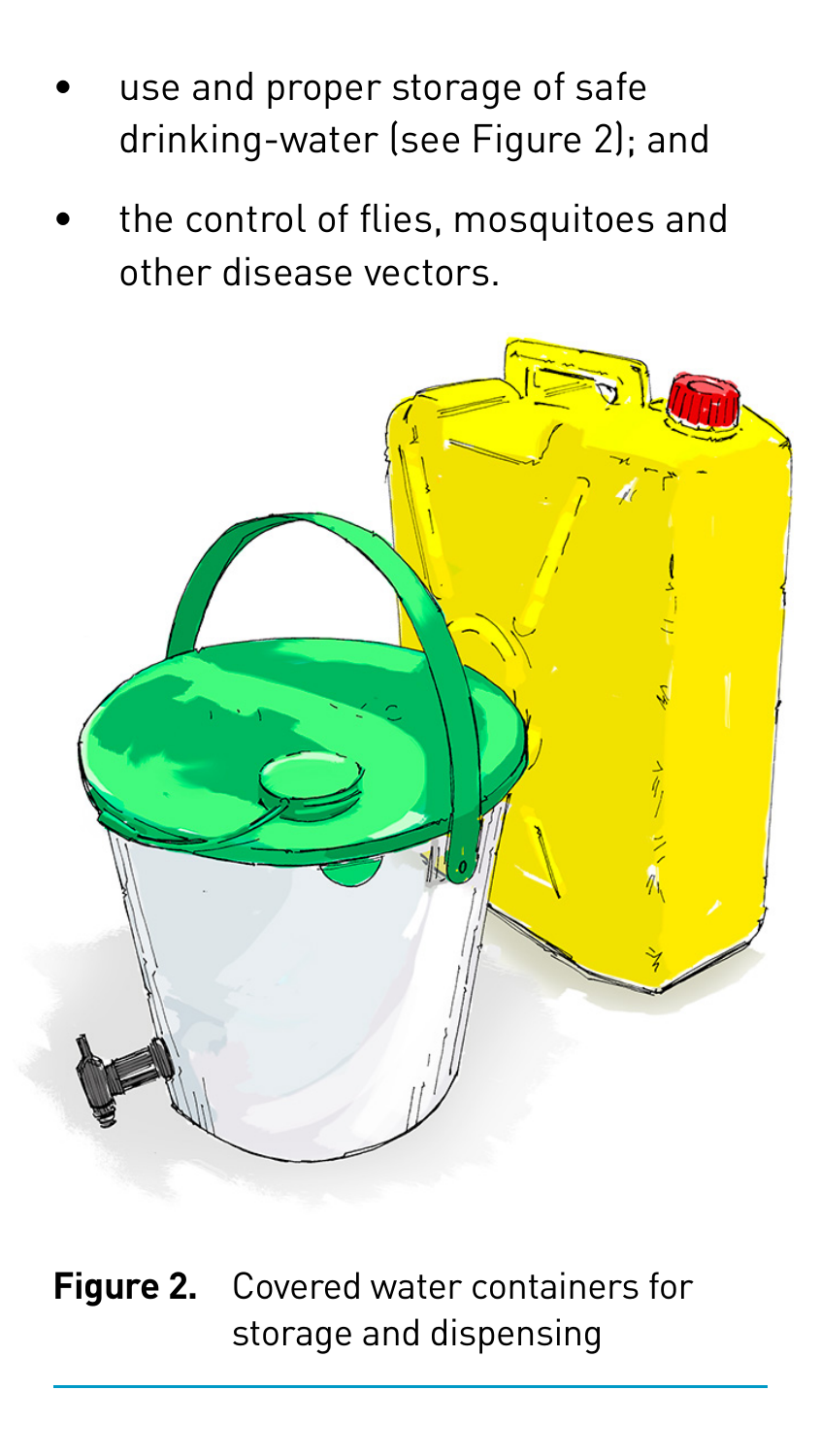## <span id="page-6-0"></span>Minimum standards

[Sphere](http://wedc.lboro.ac.uk/e/mn/015-Disaster-response-Sphere.pdf) sets out minimum standards for hygiene promotion in emergencies with a strong emphasis on community mobilization and participation.

They state that all facilities and resources provided should *reflect the vulnerabilities, needs and preferences of the affected population* and that users should be *involved in the management and maintenance of hygiene facilities where appropriate.*

### Principles of hygiene promotion

- 1. **Target a small number of riskreduction practices.** Target the behaviours most likely to directly reduce the spread of disease first. These are likely to include handwashing with soap and safe disposal of faeces.
- 2. **Target specific audiences.** Identify the community groups that have the largest influence on the changes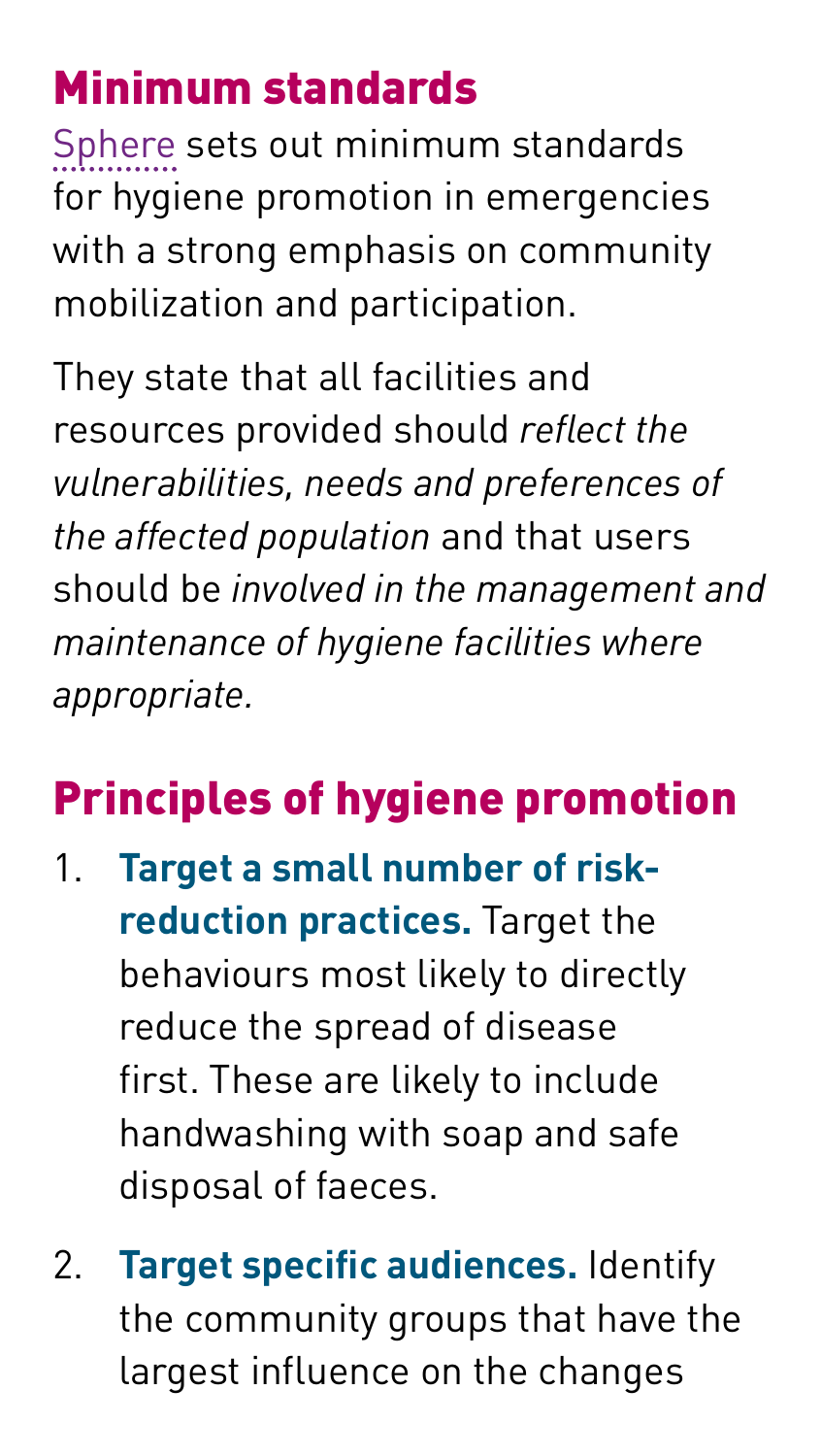you wish to promote and target your promotion activities at them.

- 3. **Identify the motives for changed behaviour.** People often change hygiene practices for reasons not directly related to health, such as a wish to gain respect from neighbours, or personal pride.
- 4. **Use positive hygiene messages.**  People learn best and can listen for longer if they are entertained and can laugh. Frightening people will stop them listening to you.
- 5. **Identify the best way to communicate.** Traditional and existing channels of communication are easier to use and are usually more effective than setting up new ones.
- 6. **Use a cost-effective mix of communication channels.** Using several methods of communicating with your audience reinforces the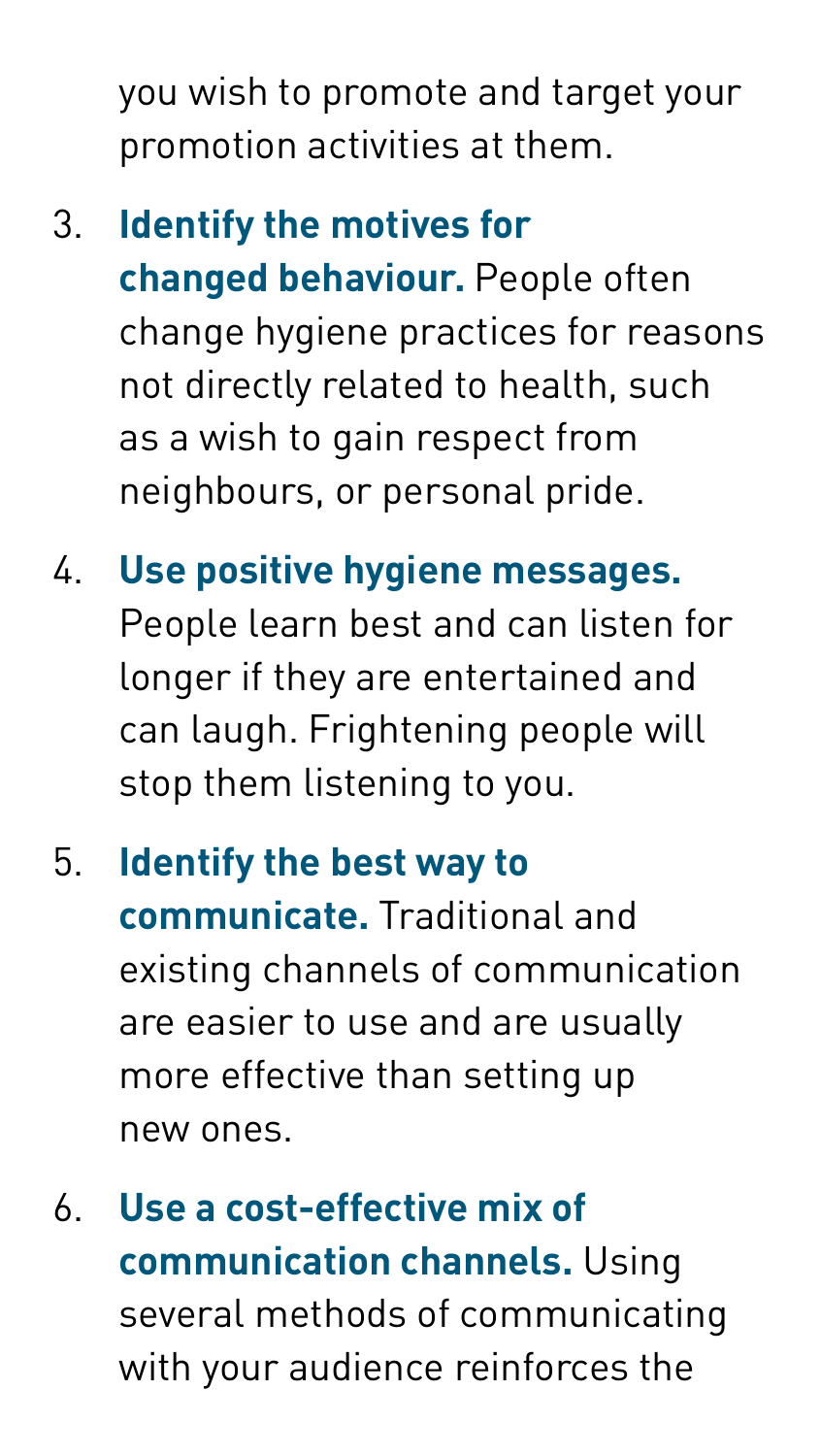<span id="page-8-0"></span>message and improves acceptance. However, there will be a trade-off to consider between the cost of using multiple channels and the overall effectiveness of the campaign.

7. **Carefully plan, execute, monitor and evaluate.** Effective hygiene promotion is community-specific. Programmes must be designed to meet the needs of a particular community. This can only be achieved through careful planning, monitoring and evaluation of activities.

# Planning hygiene promotion

#### **Initial assessment**

A rapid assessment is important for the development of the promotion campaign and to appraise improvements achieved. The key questions to be answered by the assessment are shown in Box 1 (towards the end of this note). In the first phase of an emergency a rapid assessment is all that can be undertaken. This may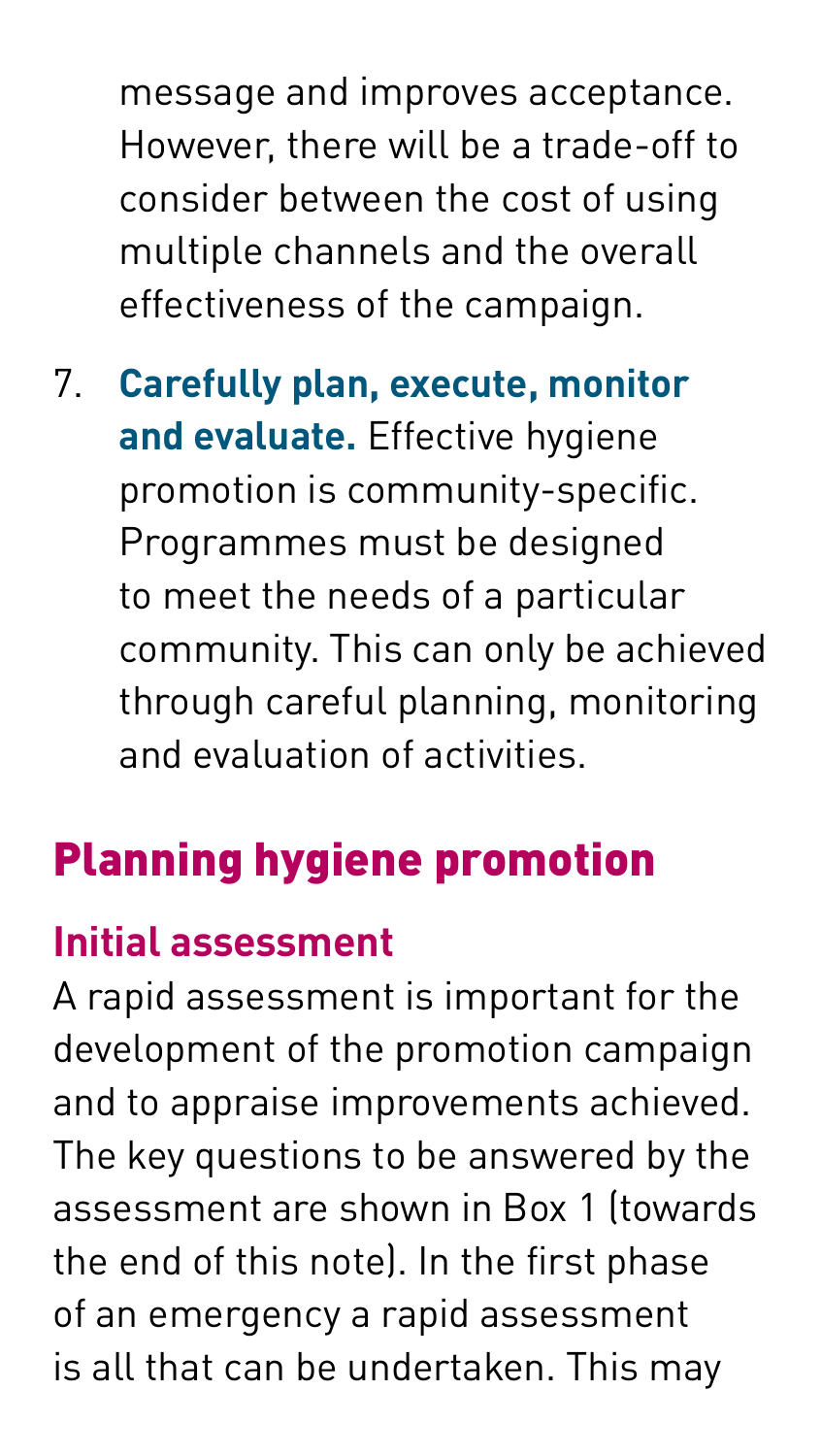consist of mapping the community to show the location of important features such as water sources, latrines and community facilities, an exploratory walk through the area and some focus group discussions with representatives of the affected community and representatives of key organizations.

#### **Planning the promotion campaign**

The main steps in developing a campaign are the following:

- **Set a goal.** The goal will usually be to improve the quality of life (or to reduce the loss of life).
- **Identify hygiene problems.** These should have been identified by your initial assessment.
- **Identify key behaviours linked to the problems**. These could relate to activities such as handwashing or excreta disposal but could equally be related to a poor understanding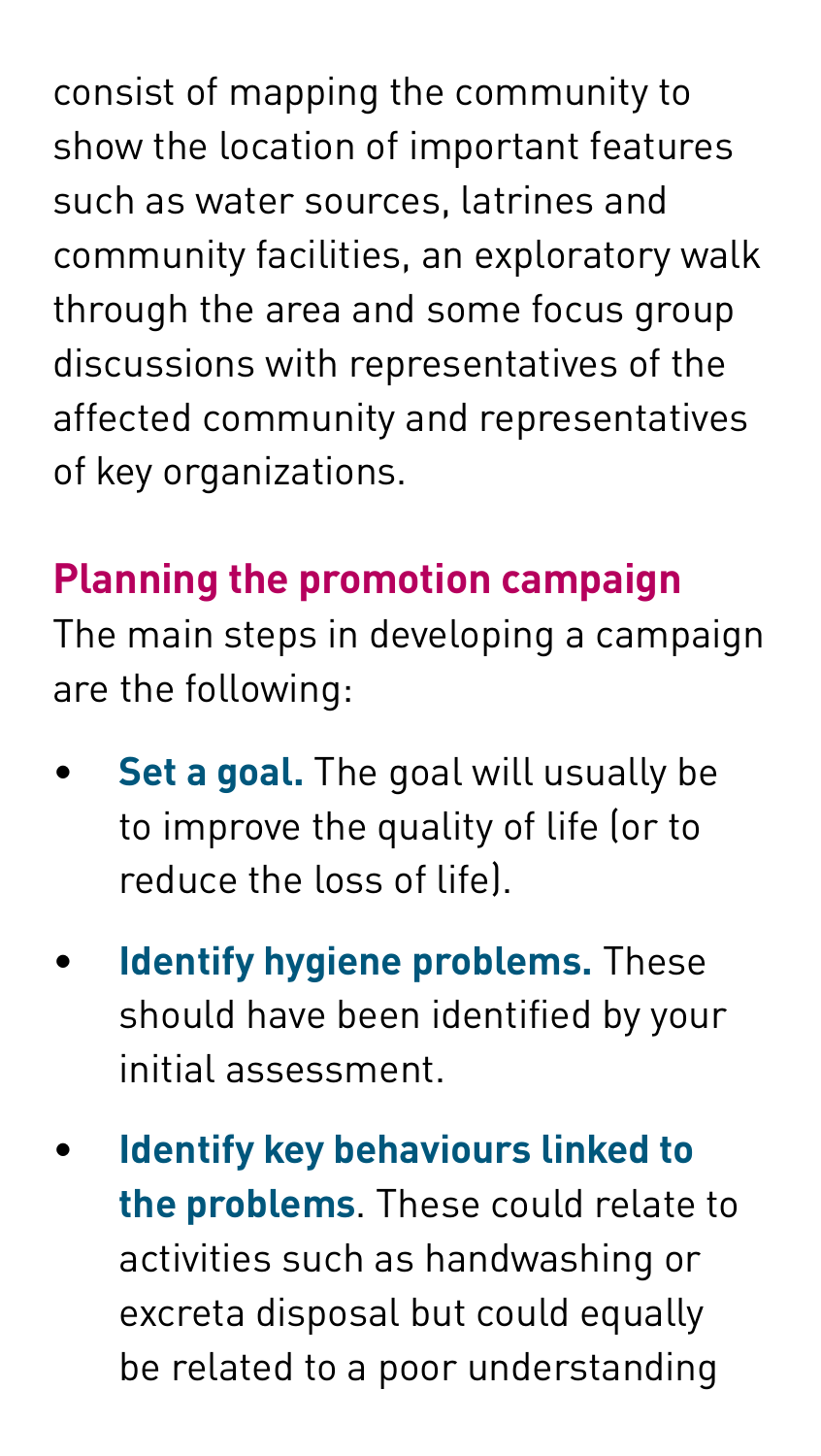<span id="page-10-0"></span>of technology, or wrong attitudes to gender issues or the environment.

- **Determine the cause of the problems.** The more accurately the causes can be identified the easier it will be to target the campaign.
- **Prioritize actions.** Decide which problems to target first. This will depend on balancing the priorities for improving health with available resources.
- **Develop a strategy.** Decide which methods and tools you intend to use (see below).

### Facilitators

Sphere suggests that there should be one hygiene promotion facilitator for every 1000 affected people. This number should be doubled during the early stages of an emergency response. There will not be sufficient time to recruit and train dedicated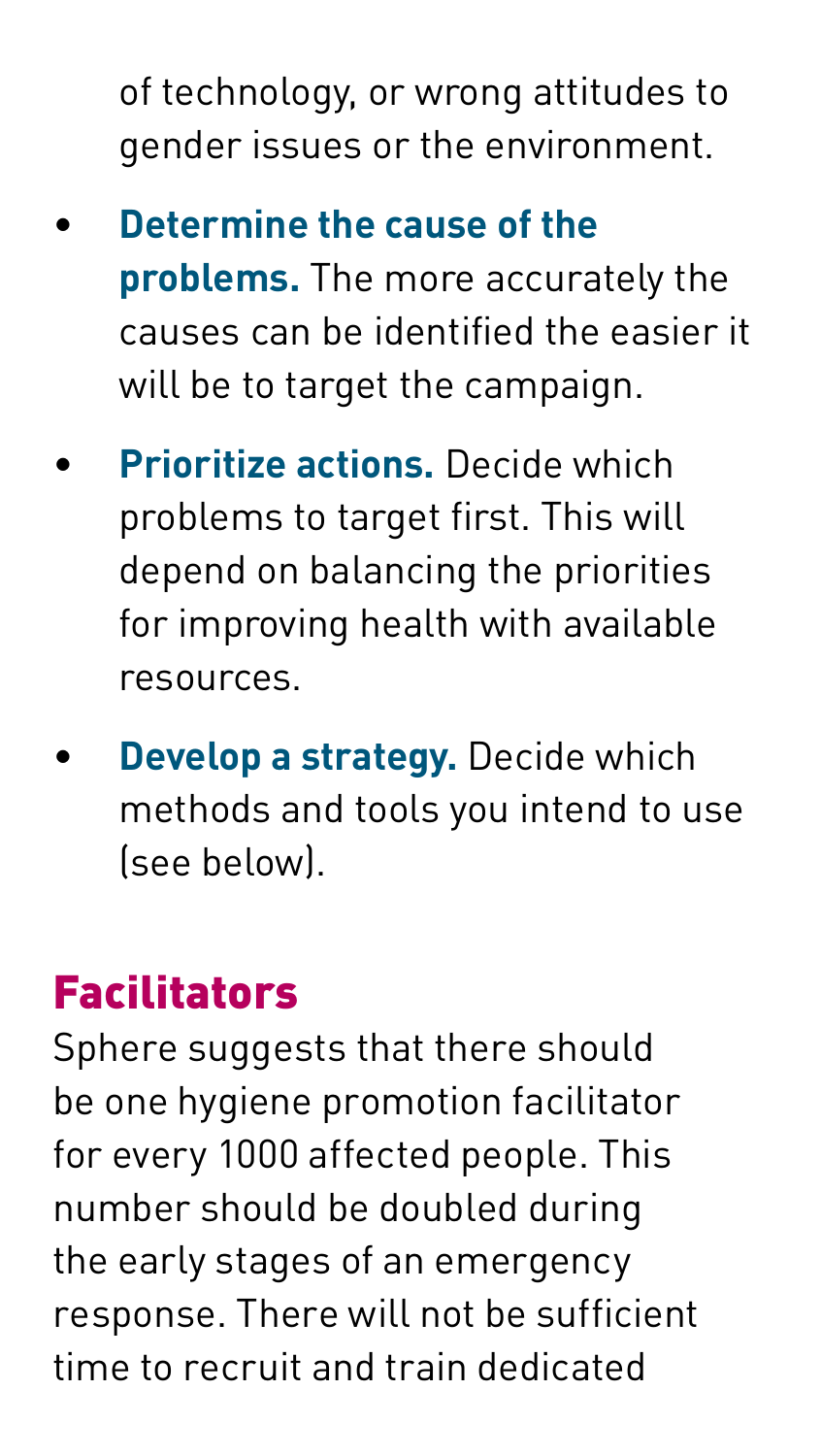facilitators for the immediate phase of an emergency, but much can be done with volunteers identified through pre-existing organizations such as faith-based groups, health care workers or extension workers. If possible, use facilitators from within the affected community as they will better understand the local difficulties and be accepted by the community.

Facilitators must be trained (see below).



**Figure 3.** Training of facilitators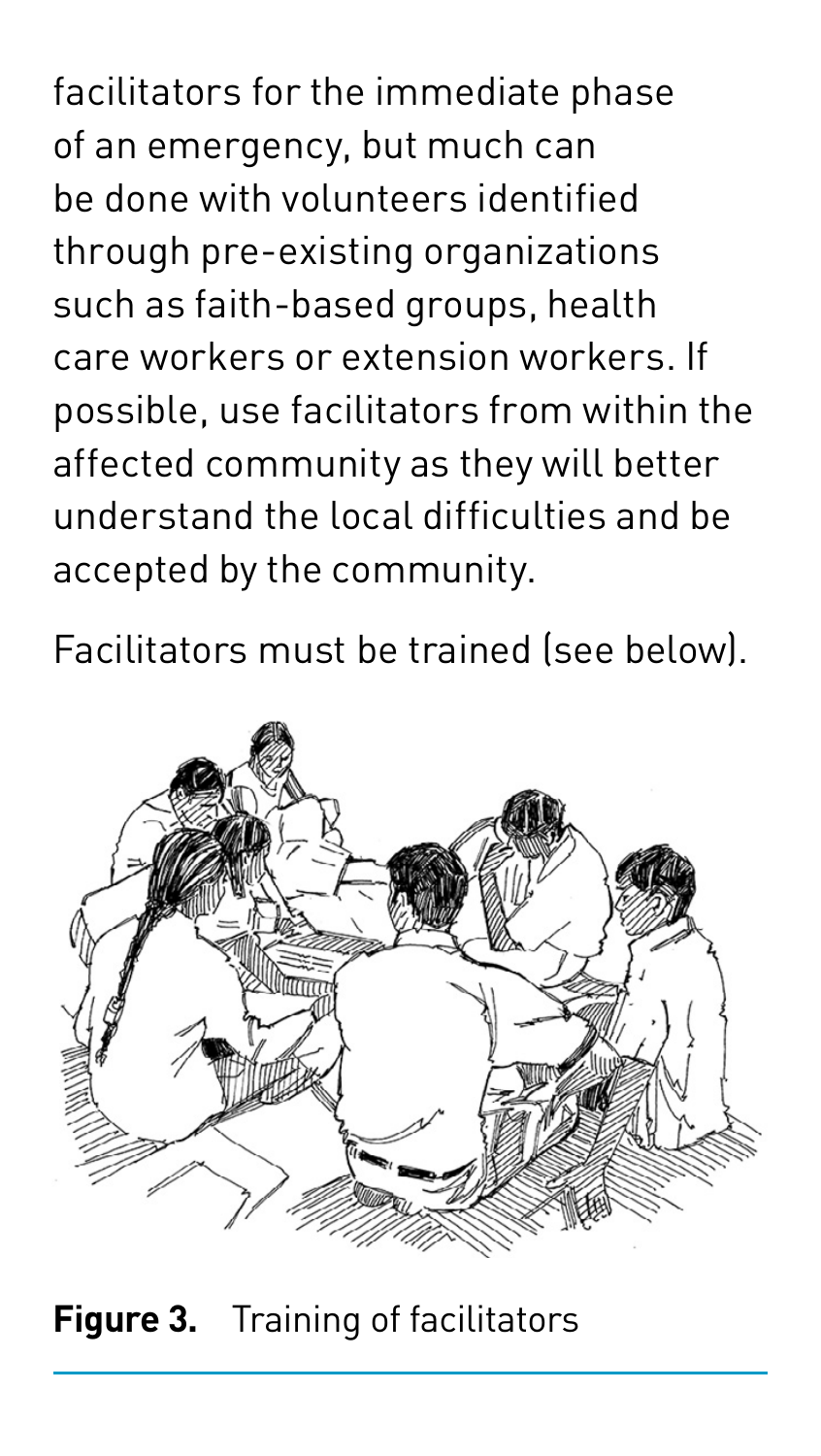<span id="page-12-0"></span>Box 2 lists the topics that should be included in training, but they do not have to be covered all at once. Start with basic training in promotion techniques and provide short, regular programmes to gradually upgrade their skills.

### Promotion tools and communication methods

- **Radio broadcasts.** An effective method of reaching a large number of people quickly. They should be brief, informative and entertaining with a memorable slogan or tune (iingle). Use a mix of voices in the form of a drama or interview.
- **Public address systems.** These can be used instead of radio broadcasts if the area to be covered is small or radios are unavailable. Use loudspeakers in key locations or a mobile system attached to a slowmoving vehicle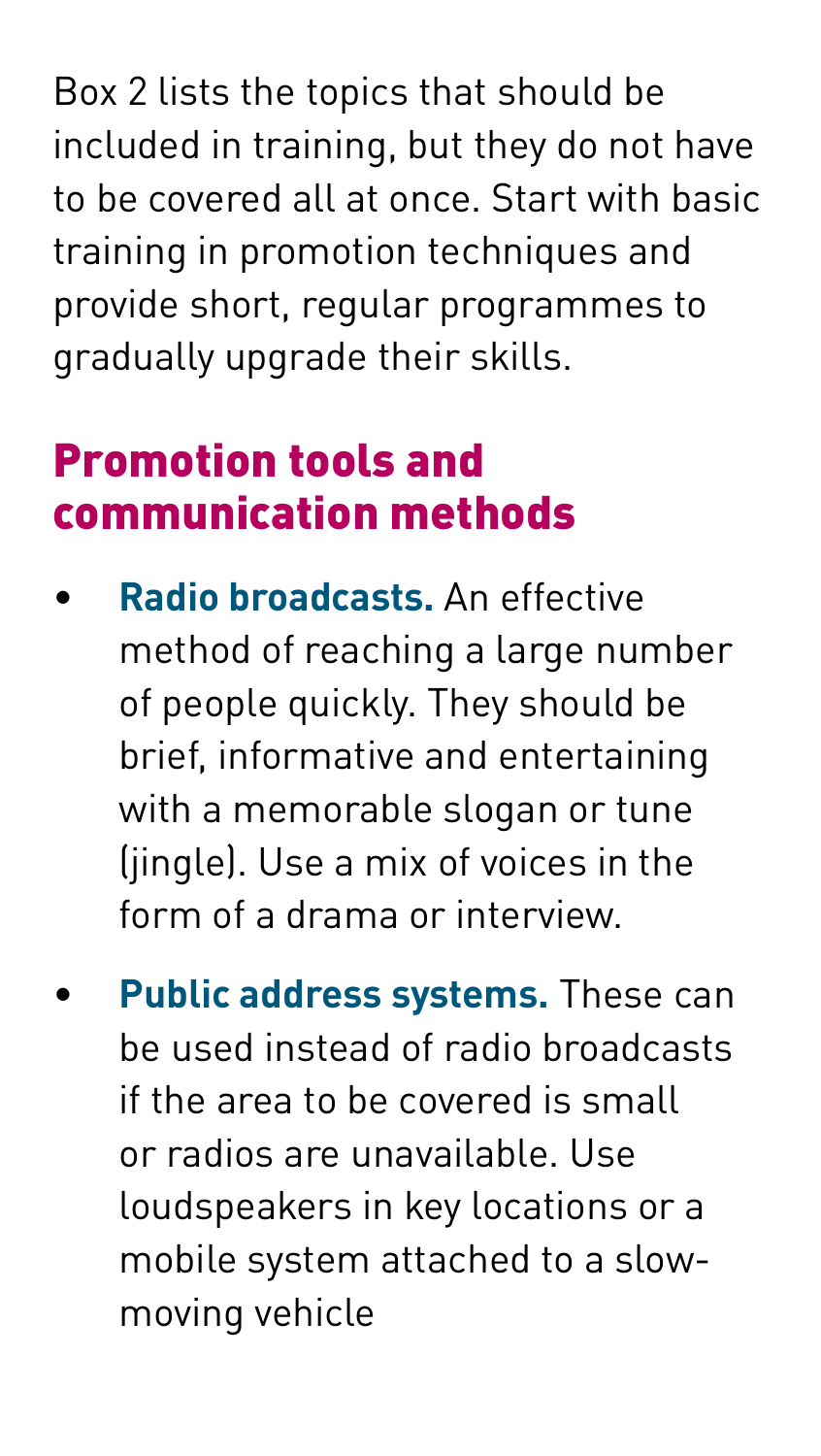**Posters.** Posters can be quickly and easily prepared, preferably in collaboration with the community. The main message should be displayed in the pictures, backed up by a few simple words in the local language. Test posters by showing them to members of the targeted community, checking whether they understand the message (see below).



**Figure 4.** Testing a poster or children

• **Drama and street theatre.** Drama is a powerful way of getting messages across. A simple story with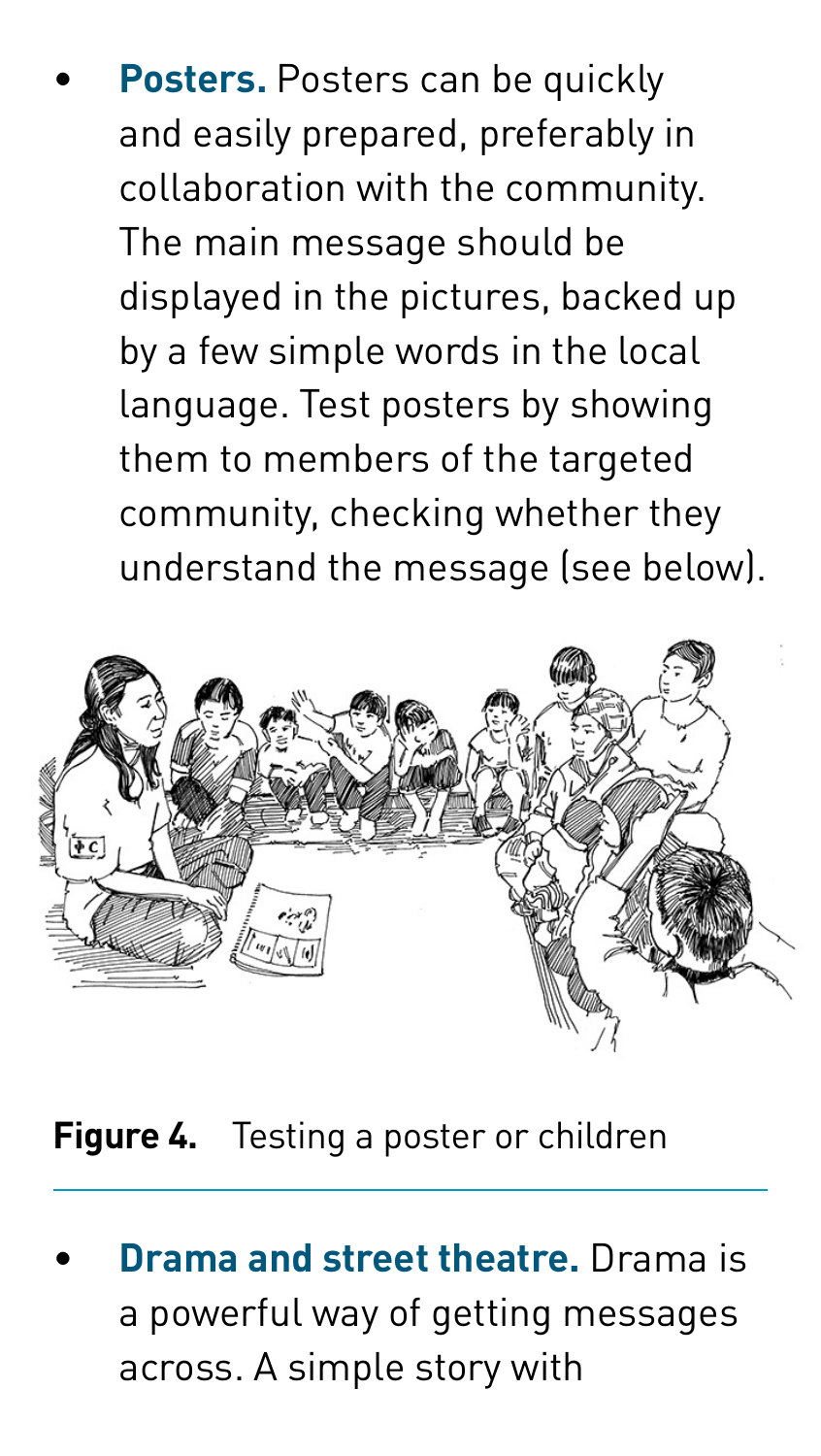exaggerated characters and plenty of audience participation is ideal.

- **Puppet shows and games.** Puppet shows and games are an excellent form of communication when the target group is children. Highly interactive entertainment is likely to be most effective.
- **Slide, film and video presentations.**  If appropriate visual materials and facilities to show them are readily available they can reach a large audience in a short time. Their impact can be enhanced by subsequent group discussions highlighting key points conveyed.
- **Focus group discussions.** A guided group discussion can improve understanding of current behaviour patterns and the reasons behind them (see Box 3).
- **One-to-one discussions and home visits.** This is a time consuming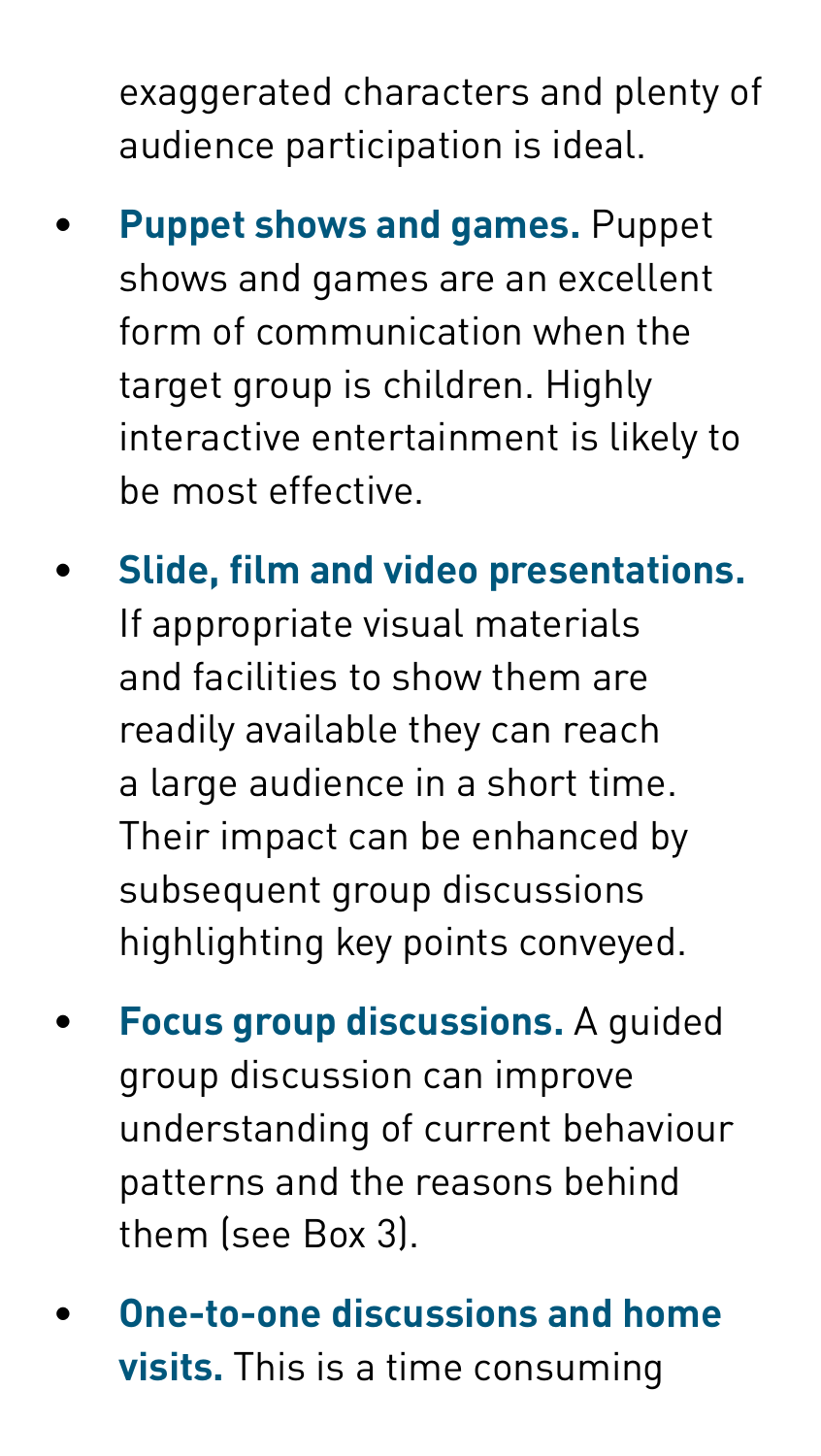<span id="page-15-0"></span>option but very effective where skilled facilitators are used. They can work with individual families to develop specific practices to suit individual needs.



**Figure 5.** One-to-one discussion

#### Other practical actions

There is little point in persuading people to change their hygiene behaviour without the required tools and materials.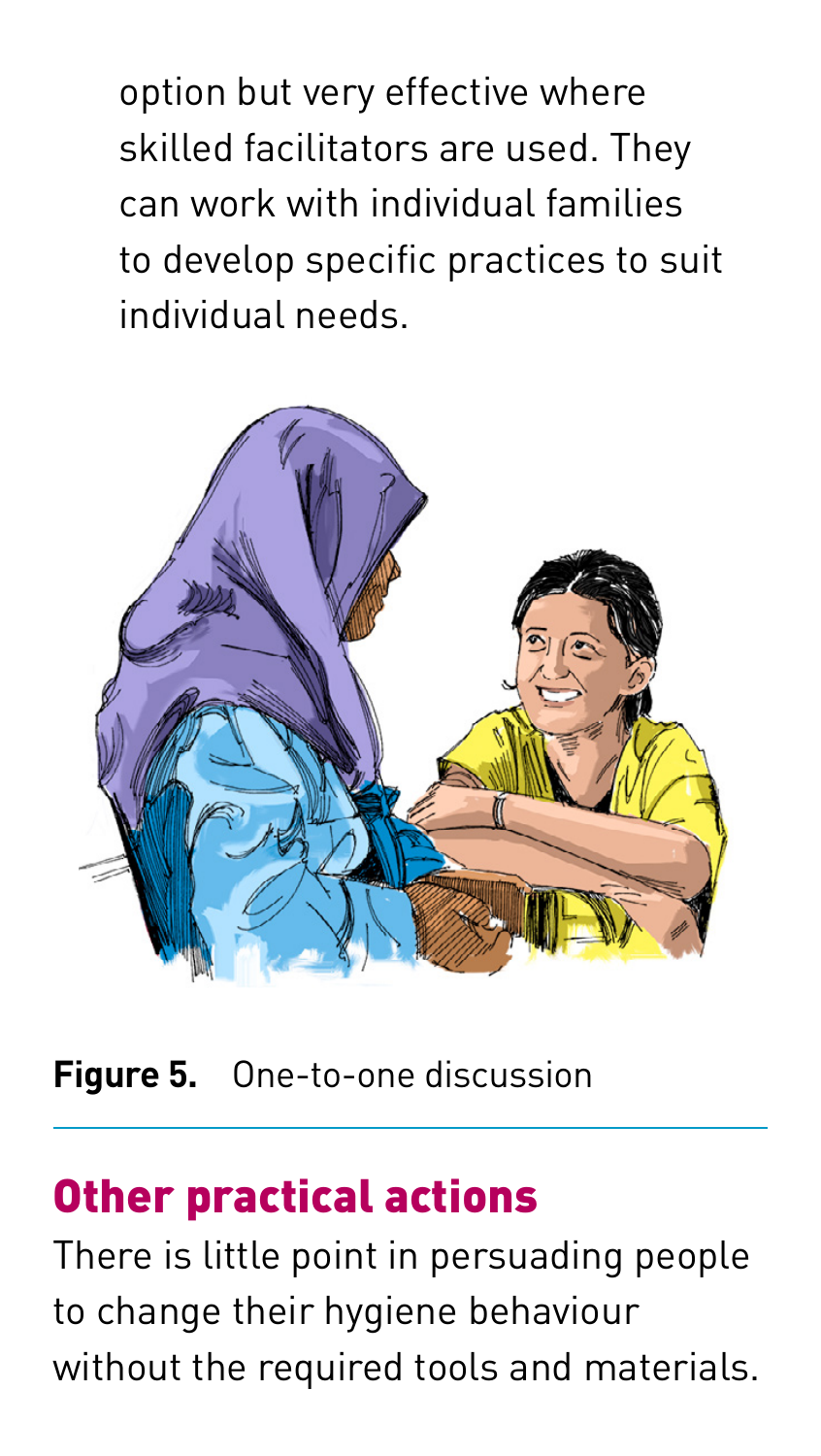<span id="page-16-0"></span>A water supply, basic sanitation, handwashing facilities with soap and food storage containers are all necessary before new hygiene practices can be adopted.

#### Boxes

### **Box 1. Key questions for a rapid hygiene assessment**

- What are the most widespread risk behaviours in the community?
- How many in the community show these risk behaviours and who are they?
- Which risk behaviours can be altered?
- Who uses safe practices and what motivates and influences their use?
- What communication channels are available and which are reliable for promoting hygiene?
- What facilities or materials do people need in order to engage in safe practices?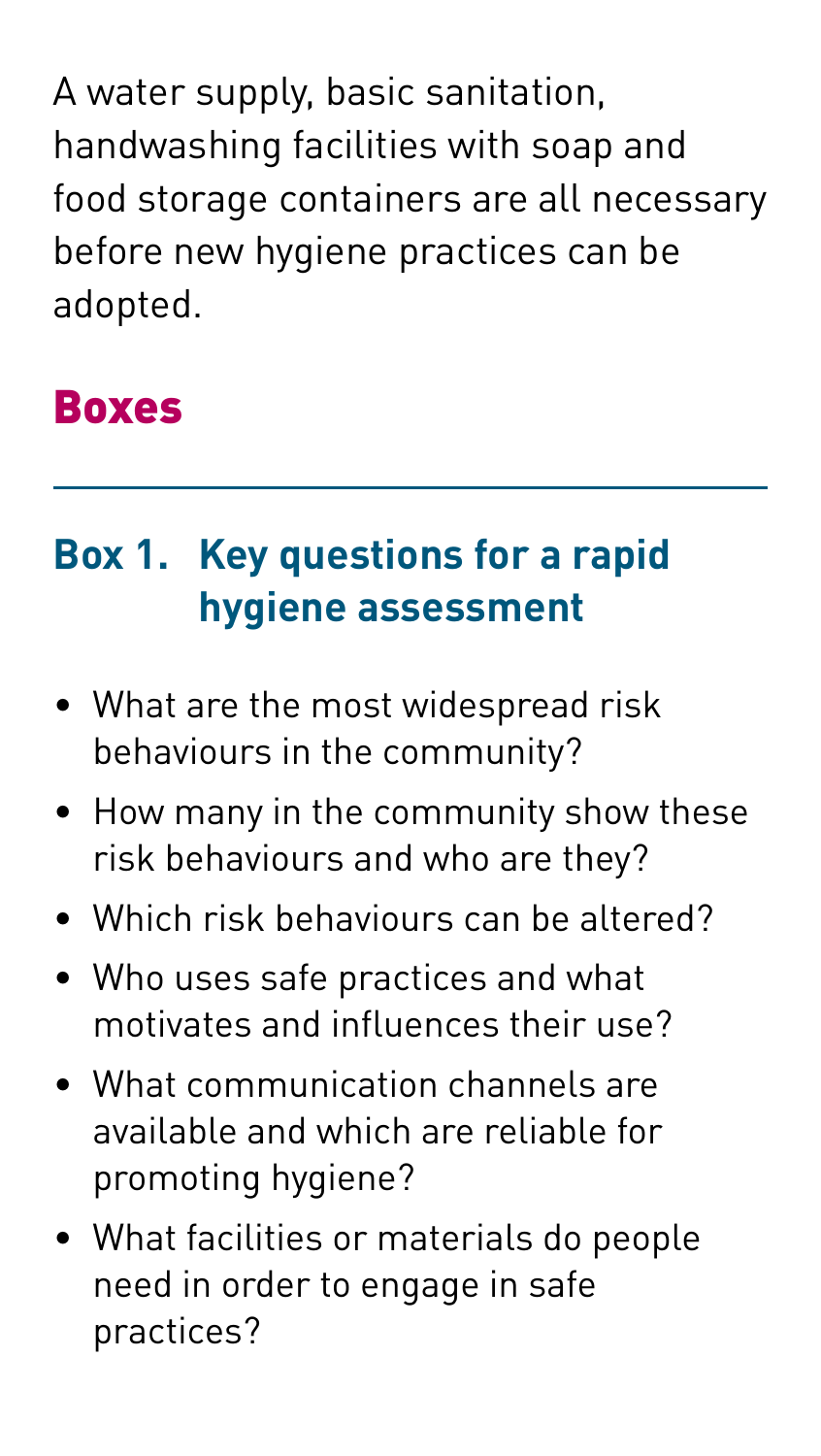- How much time, money or effort are people willing to contribute to have access to those facilities/materials?
- Where will those facilities/materials be available?
- How will the availability of these facilities/materials be communicated to people?

#### **Box 2. Essential skills and knowledge required by facilitators**

- Knowledge of health problems related to sanitation in emergency situations and appropriate prevention strategies.
- Understanding of traditional beliefs and practices.
- Knowledge of hygiene promotion methods targeted at adults and children.
- Understanding of basic health messages and their limitations.
- Knowledge of the appropriate use of songs, drama, puppet shows.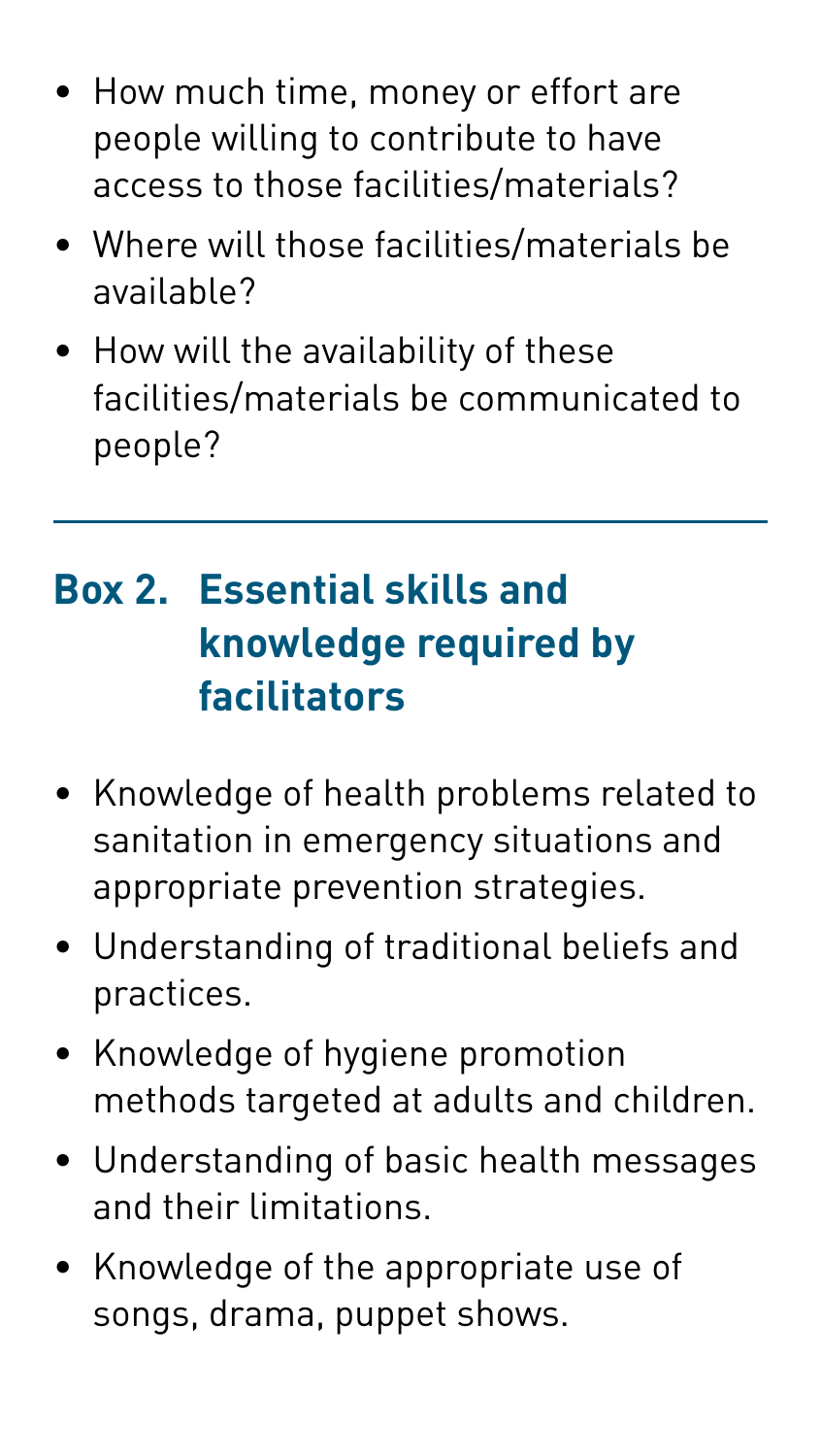- <span id="page-18-0"></span>• Understanding of gender issues.
- Knowledge of how to target various groups and especially vulnerable groups within the affected area.
- Communication skills.
- Monitoring and evaluation skills.

#### **Box 3. PHAST**

PHAST (Participatory Hygiene and Sanitation Transformation) employs a range of tools to help communities understand the need for behaviour change and to act upon it.

PHAST is primarily a development approach but it has been used successfully in emergencies where communities have remained together.

See below for sources of further information.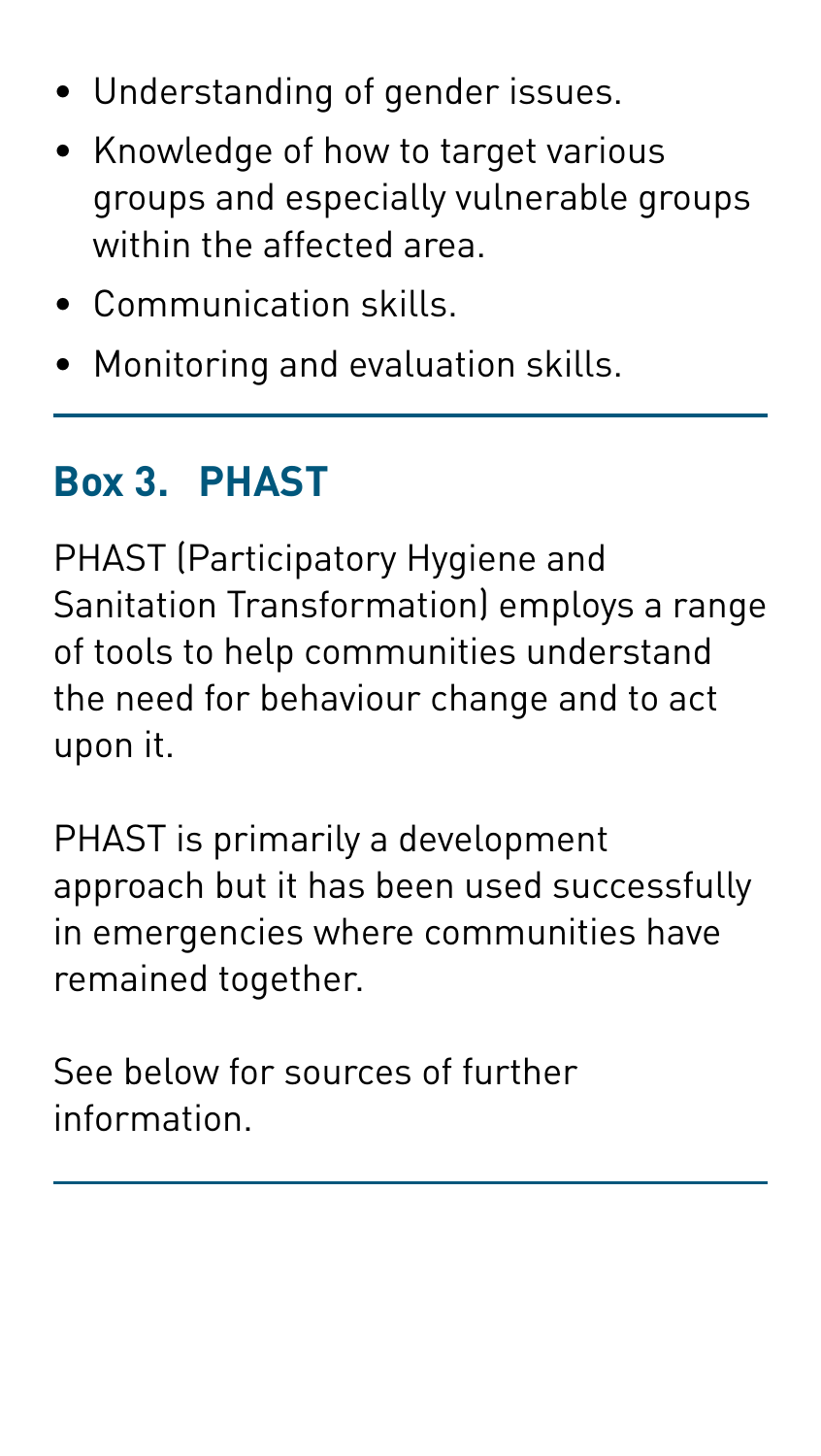### Further information

HARVEY P., BAGHRI, S. and REED, R.A., 2002. *Emergency Sanitation: Assessment and programme design.* Loughborough, UK: WEDC, Loughborough University.

FERRON, S., MORGAN, J. and O'REILY, M., 2007. *Hygiene Promotion: a practical guide for relief and development,* Rugby, UK: Practical Action Publishing.

BOOT, M. and CAIRCROSS, S.,1993. *Actions Speak: the study of hygiene behaviour in water and sanitation projects,* London: IRC/LSHTM.

ACTION CONTRE LA FAIM, 2005. *Water sanitation and hygiene for populations at risk* – Chapter 15. Paris: Hermann Editeurs Des Sciences et des Arts.

SPHERE, 2011. *Humanitarian Charter and Minimum Standards in Disaster Response.* Geneva: The Sphere Project.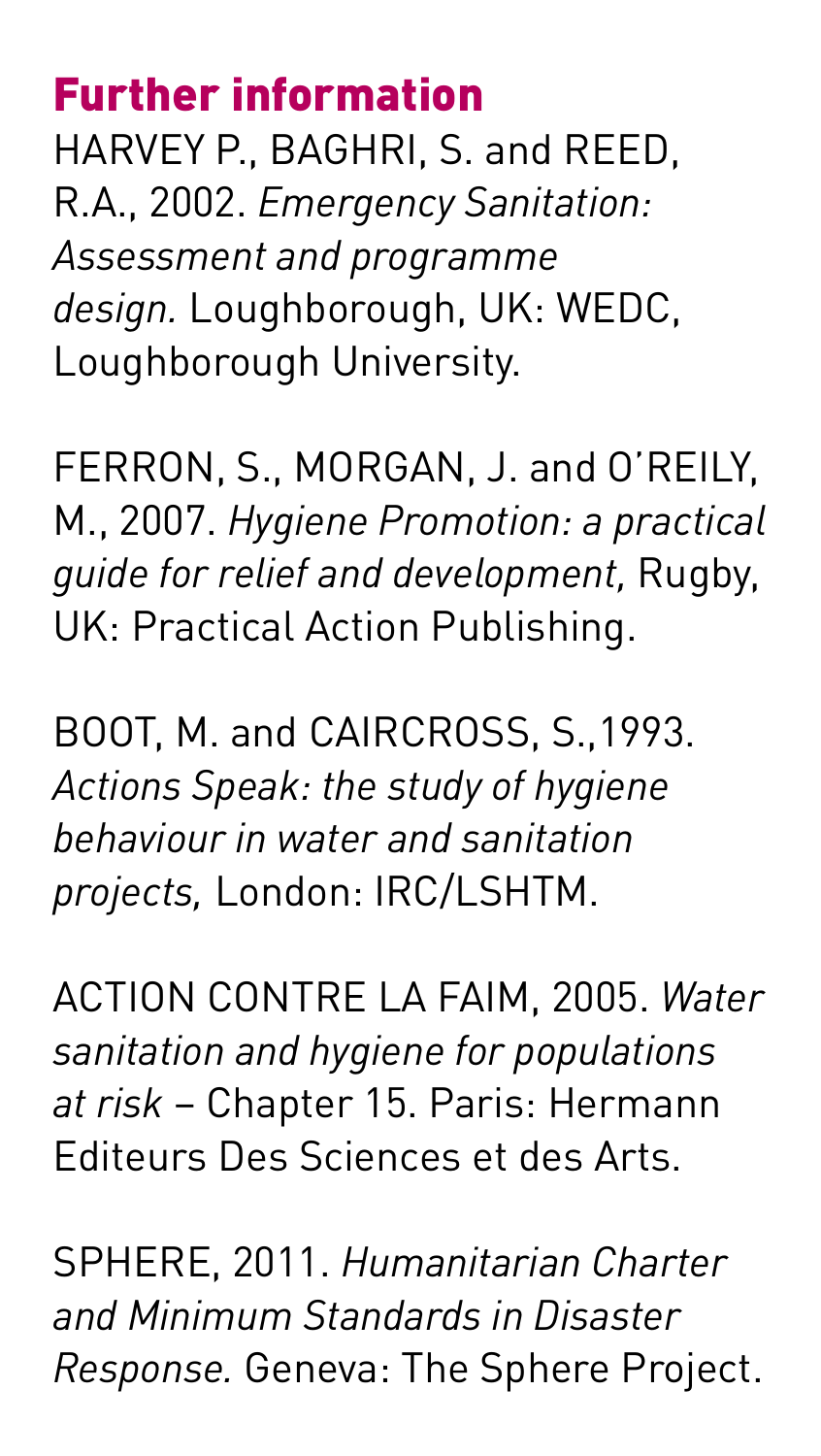(Distributed worldwide by Oxfam GB) [Also online] [Viewed: 17/02/17] Available from: [http://www.](http://www.sphereproject.org/) [sphereproject.org/](http://www.sphereproject.org/))

WOOD, S., SAWYER, R. and SIMPSON-HEBERT, M.,1998. *PHAST Step-by-step Guide: A participatory approach for the control of diarrhoeal disease. Geneva:*  WHO. [Also online] [Viewed: 17/02/17] Available from: [http://www.who.int/](http://www.who.int/water_sanitation_health/publications/phastep/en/) [water\\_sanitation\\_health/publications/](http://www.who.int/water_sanitation_health/publications/phastep/en/) [phastep/en/](http://www.who.int/water_sanitation_health/publications/phastep/en/)

### About this note

Prepared for WHO by WEDC. Authors: Frank Odhiambo and Bob Reed Editor: Rod Shaw Series Editor: Bob Reed

Illustrations by Rod Shaw courtesy of WEDC / IFRC.

Designed and produced by WEDC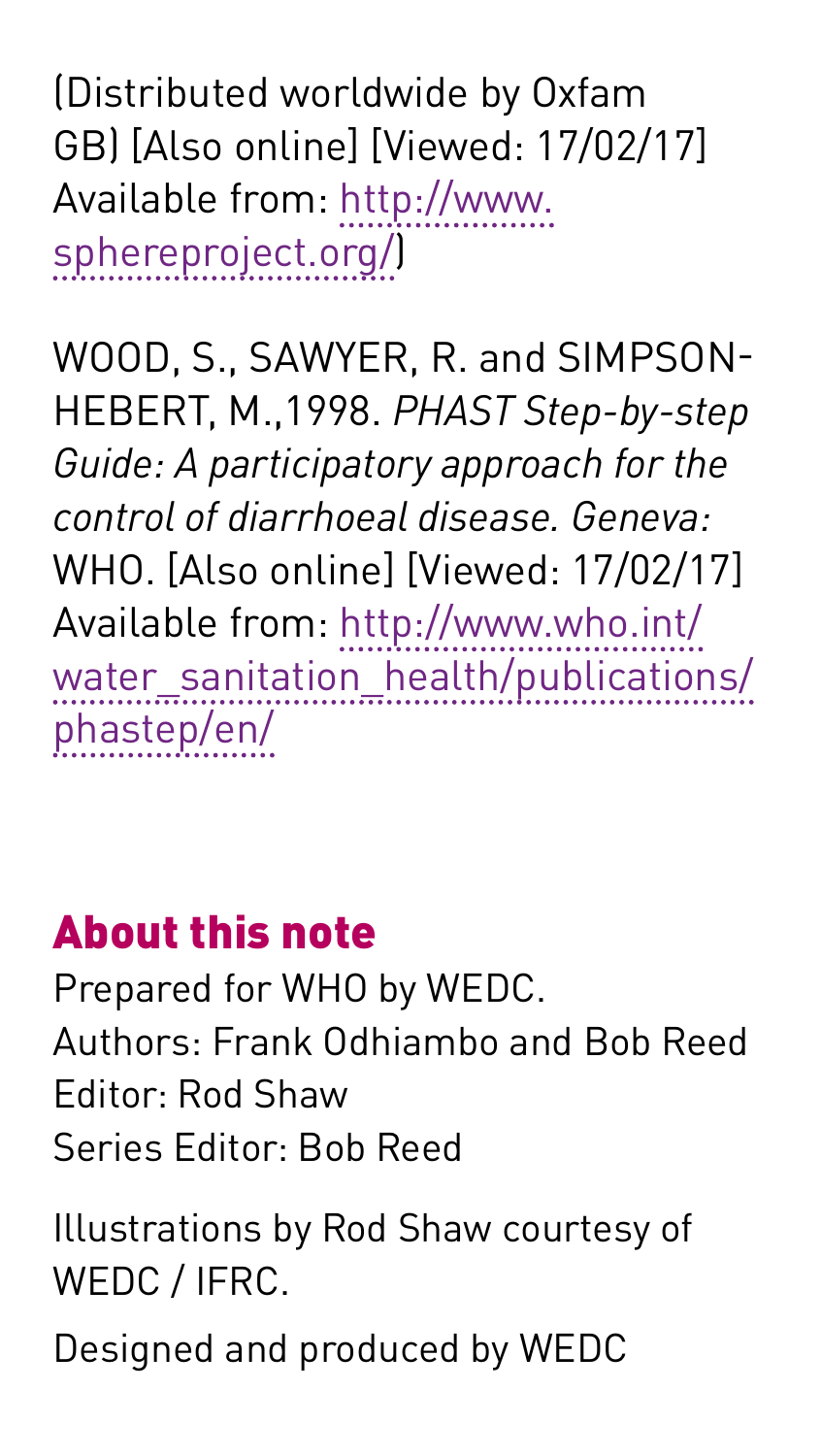### **Water, Engineering and Development Centre (WEDC) School of Civil and Building Engineering Loughborough University Leicestershire LE11 3TU UK**

| Phone:   | +44 (0) 1509 222885 |
|----------|---------------------|
| Email:   | wedc@lboro.ac.uk    |
| Website: | wedc.lboro.ac.uk    |
| Twitter: | wedcuk              |
| YouTube: | wedclboro           |

#### **World Health Organization Water, Sanitation, Hygiene and Health Unit, Avenue Appia 20, 1211, Geneva 27, Switzerland**

**Phone:**  $+41.22.791.2111$ **Phone (direct):** + 41 22 791 3555/3590

[www.who.int/water\\_sanitation\\_health](www.who.int/water_sanitation_health)

© World Health Organization 2013. All rights reserved. All reasonable precautions have been taken by the World Health Organization to verify the information contained in this publication. However, the published material is being distributed without warranty of any kind, either expressed